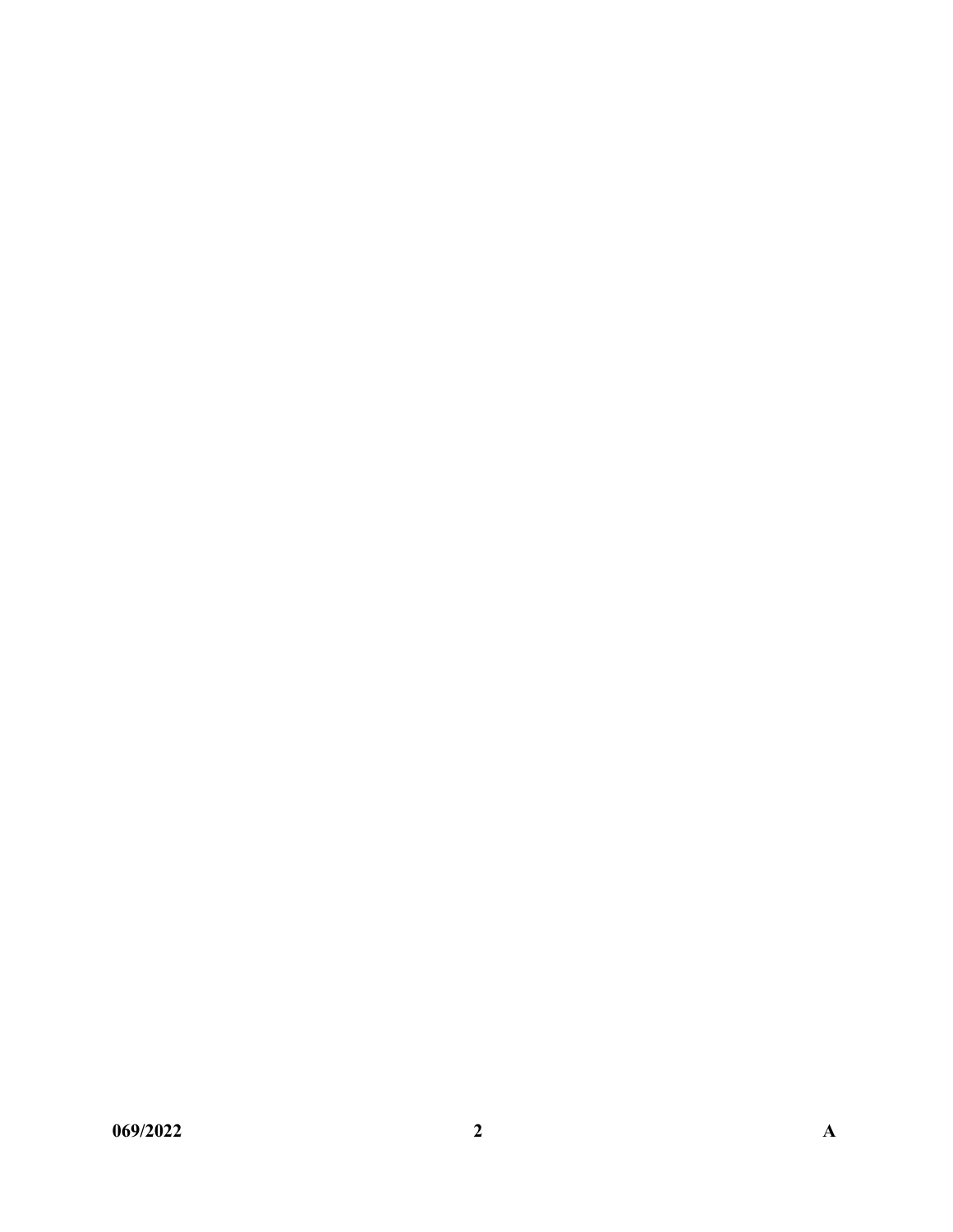## 069/2022

#### Total Marks : 100 Marks

Time : 1 hour and 30 minutes

- 1. What is the correct chronological order of the following events ?
	- (1) Paliyam Sathyagraha
	- (2) Guruvayur Sathyagraha
	- (3) Kuttamkulam Sathyagraha
	- (4) Malayalee memorial

Codes :

- (A) (4), (3), (2), (1) (B) (4), (2), (3), (1)
- (C) (4), (2), (1), (3) (D) (2), (4), (1), (3)
- 2. Which of the following historic novels are not written by Sardar K.M. Panicker ?
	- (A) Keralasimham, Kalyanamal
	- (B) Punarkottuswarupam, Parankipadayali
	- (C) Kalyanamal, Punarkottuswarupam
	- (D) Ramaraja Bahadur, Marthandavarma
- 3. 'The Path of the father' belief is associated with
	- (A) Brahmananda Sivayogi (B) Swami Vagbhatananda
	- (C) Vaikunta Swamikal (D) Swami Ananda Theertha
- 4. Which of the following statement regarding Swadesabhimani Ramakrishnapillai is/are correct ?
	- (1) Ramakrishnapillai become the editor of Kerala panjhika newspaper in 1901.
	- (2) Ramakrishnapillai was arrested and exiled from Travancore in 1910.
	- (3) Ramakrishnapillai was the founder and publisher of the newspaper Swadesabhimani in 1906.
	- (4) Ramakrishnapillai was elected to Sreemoolam Assembly from Neyyattinkara in 1908.
		- (A) (1) and (3) (B) (2) and (3) (C) (1) and (2) (D) (2) and (4)
- 5. Consider the following pairs of authors and their works :
	- (1) Parvathy Nenmenimangalam Punarjanmam
	- (2) Annachandi Kalapakarchakal
	- (3) Akkamma Cherian 1114 nte Katha
	- (4) Lalithambika Antharjanam Agnisakshi

Which of the following pairs are incorrect ?

- (A) (1) and (2) (B) (2) and (4)
- (C) (1) and (3) (D) (3) and (4)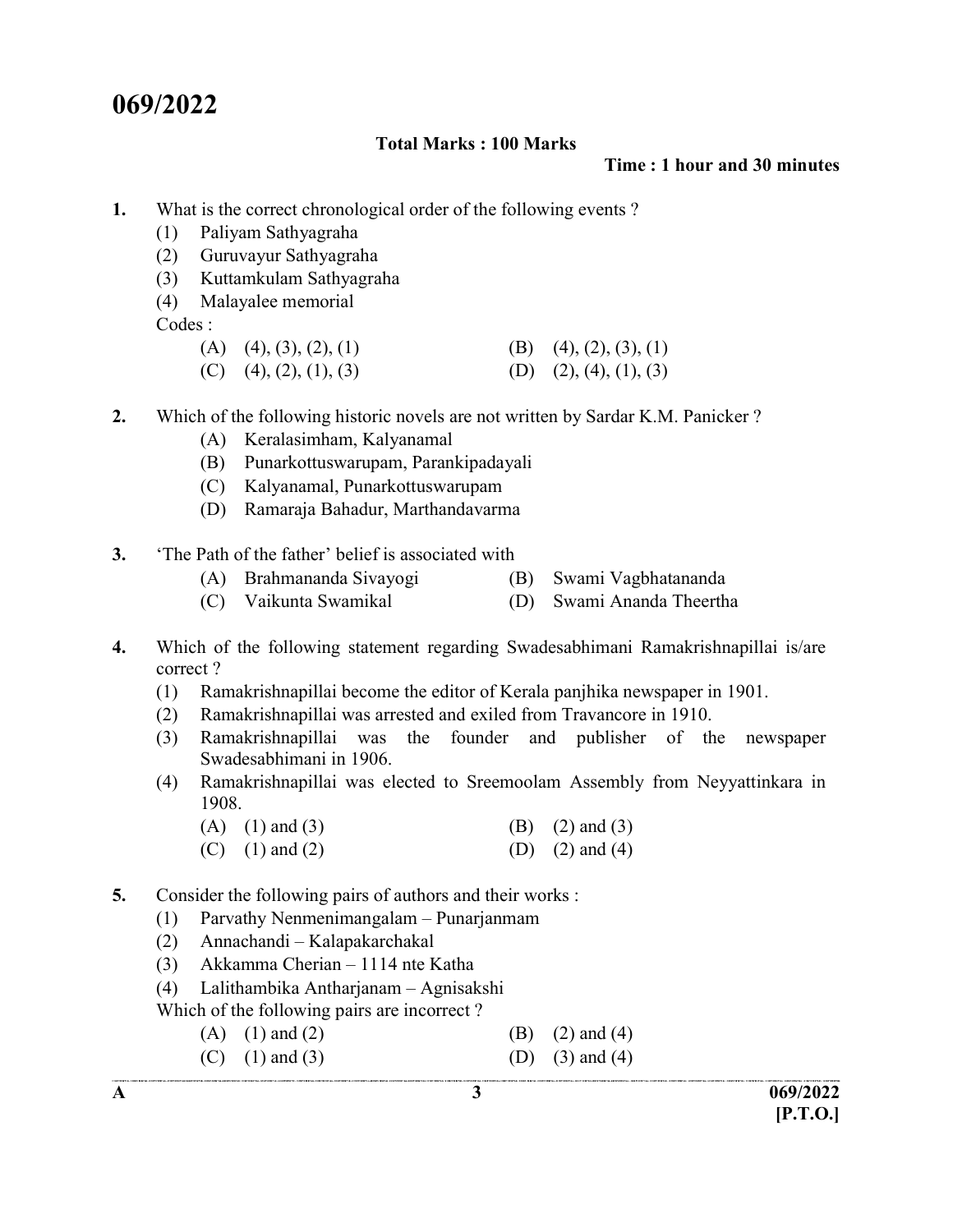- 6. Which one of the following is NOT a part of the Preamble of the Indian Constitution ?
	- (A) Socialism (B) Secularism
		-
	- (C) Democracy (D) Federalism
- 7. Employment Guarantee Scheme was first introduced in which of the following states ?
	- (A) Madhya Pradesh (B) Maharashtra
	- (C) Uttar Pradesh (D) Rajasthan
- 8. Parliament cannot amend the provisions which form the 'basic structure' of the Constitution. This was ruled by the Supreme Court in ?
	- (A) Minerva Mills Case (B) Golaknath Case
		-
	- (C) Shah Bano Case (D) Kesavananda Bharati Case
- 9. The first protocol to ban the emissions of Chloro Fluoro Carbons in the atmosphere was made in ?
	- (A) Geneva (B) Paris
	- (C) Montreal (D) Florida
- 10. PARAKH, which was seen in the news recently, is a portal associated with which field ?
	- (A) Investment Advice (B) Student Learning Assessment
		-
	- (C) Customs Clearance (D) Defence Acquisition
- 11. The concept of Fundamental Duties in the Constitution of India was taken from which country ?

| $(A)$ USSR    |          | (B) USA |
|---------------|----------|---------|
| $(C)$ Germany | $(D)$ UK |         |

- 12. Who can remove the President and members of Public Service Commission from the Post ?
	- (A) President (B) Governor (C) Chief Minister (D) Speaker
- 13. In which year the Protection of Women From Domestic Violence Act came into force ?
	- (A) 2006 (B) 2003 (C) 2009 (D) 2008
- 14. The first country which legally allows its consumers to use Crypto Currency ?
	- (A) Morocco (B) Tunisia
	- (C) El Salvador (D) Algeria
- 15. Which of the following Constitutional Amendments provided for the Right to Education ?
	- (A) 86<sup>th</sup> Amendment (B) 87<sup>th</sup> Amendment  $(C)$  88<sup>th</sup> Amendment (D) 89<sup>th</sup> Amendment
		-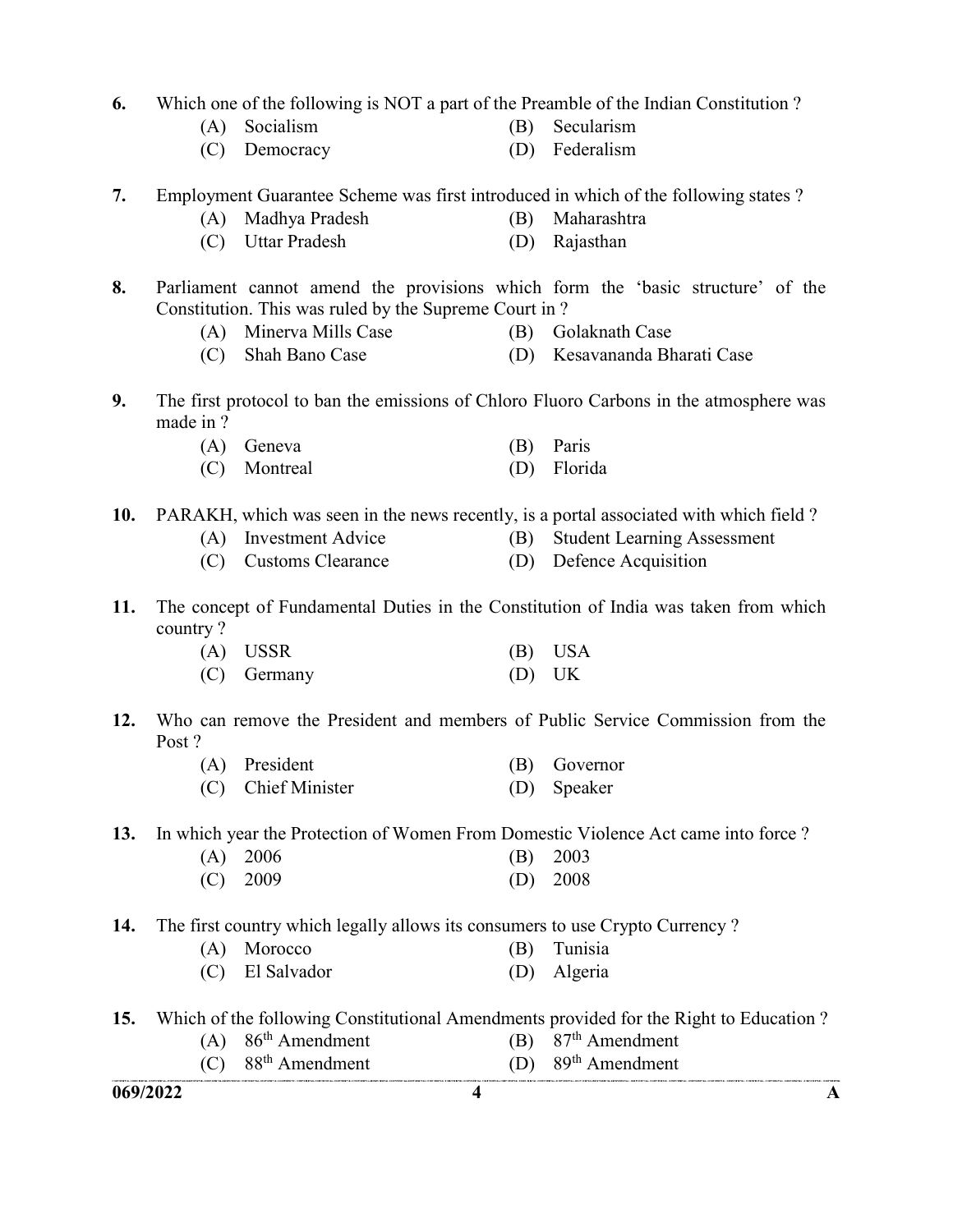- 16. Which of the skills can be called as productive skills ?
	- (A) Listening and Speaking (B) Speaking and Writing
- - (C) Reading and Writing (D) Listening and Reading
- 17. Which of the following cannot be considered as an aim of CCE ?
	- (A) Emphasizing continuity and regularity of assessment.
	- (B) Making evaluation an integral part of learning through diagnostic and remedial teaching.
	- (C) Ensuring all round development of students including cognitive, affective and psychomotor domains.
	- (D) Recording the scores obtained by learners in their annual examination.
- 18. Some of the famous learning theories and its propounders are given below. Match them appropriately.

| (a             | Jean Piaget              |                 | (i)   | Trial and error theory |                              |
|----------------|--------------------------|-----------------|-------|------------------------|------------------------------|
| (b)            | Vygotski                 |                 | (i)   | Classical conditioning |                              |
| $\mathbf{c}$ ) | Kohler                   |                 | (iii) |                        | Cognitive development theory |
| (d)            | Thorndike                |                 | (iv)  | Insight theory         |                              |
|                |                          |                 | (v)   | Socio cultural theory  |                              |
|                | $(a) - (i),$<br>(A)      | $(b)$ - (ii),   |       | (c)- (iii), (d)- (iv)  |                              |
|                | $(a) - (ii),$<br>(B)     | $(b)$ - (i),    |       | (c)- (iv), (d)- (ii)   |                              |
|                | $(a)$ - $(iii)$ ,<br>(C) | $(b)$ - $(v)$ , |       | $(c)$ - (iv),          | $(d) - (i)$                  |
|                | $(a) - (iv),$<br>(D)     | $(b)$ - $(v)$ , |       | $(c)$ - (iii),         | $(d)$ - $(ii)$               |

- 19. Combination of both face to face and traditional classroom methods with e-learning is used to create a hybrid approach to learning. Which type of learning is referred here ?
	- (A) Blended learning (B) Synchronous learning
	- (C) Asynchronous learning (D) Distance learning
- 20. Which of the statement is **not** correct about pedagogic analysis ?
	- (A) The sole objective of pedagogical analysis is to make teaching-learning process more scientific, effective and impressive.
	- (B) Evaluation is not a part of pedagogic analysis.
	- (C) It is the analysis done by the teacher.
	- (D) Content analysis is the main aspect of pedagogic analysis.
- 21. Name the Shakespearean critic who argues that *Macbeth* begins "by unleashing the terrible threat of destructive maternal power and demonstrates the helplessness of its central male figure before that power".
	- (A) Marilyn French (B) Caroline Spurgeon (C) Karin Thomson (D) Janet Adelman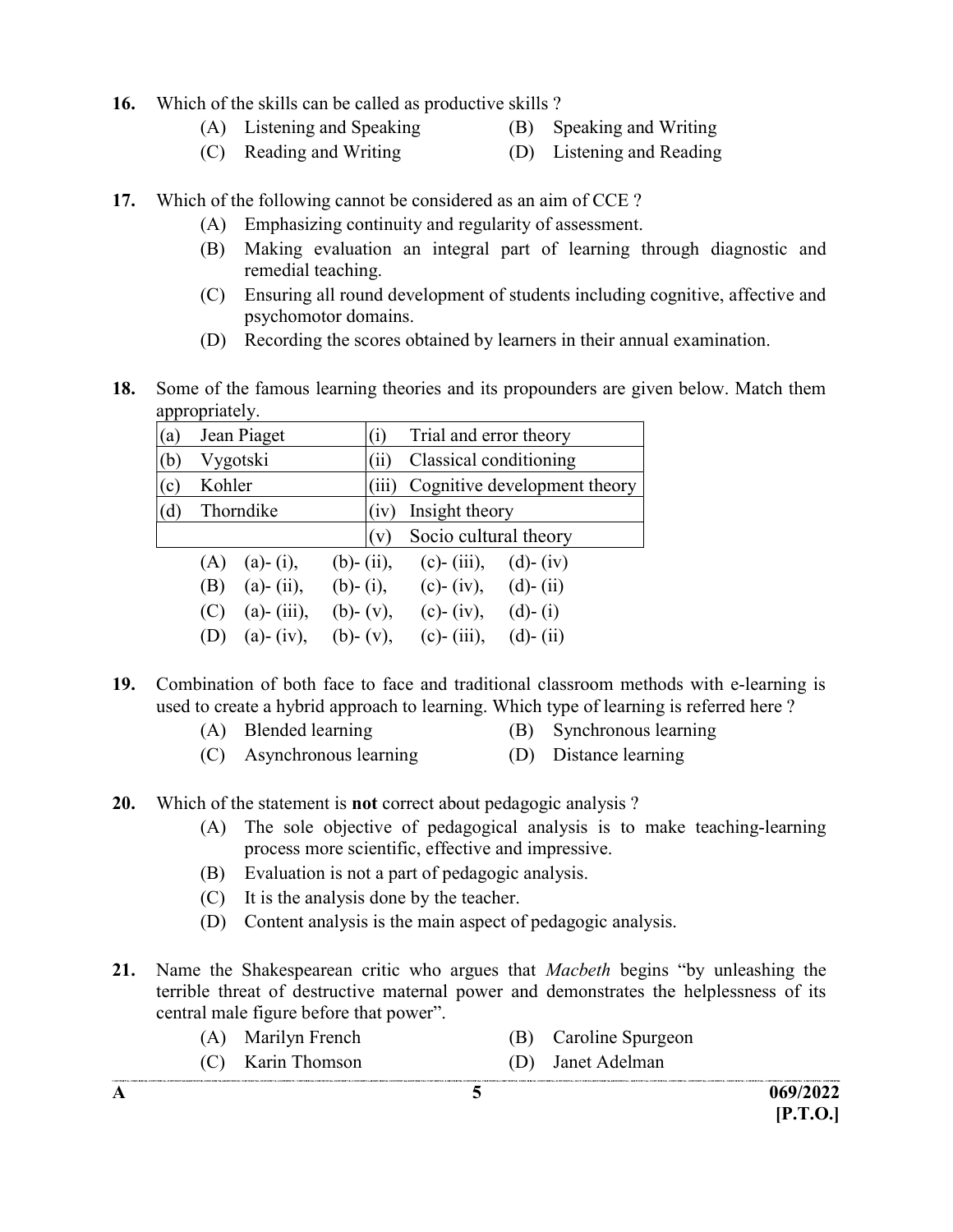22. The School for Scandal was first performed in London at  $\qquad$  on 8<sup>th</sup> May, 1777.

- (A) Covent Garden (B) London Coliseum
- 
- (C) Drury Lane (D) Barbican
- 23. Upon his return to Hertfordshire, whose death does Jack announce to Miss Prism and Dr. Chasuble ?
	- (A) Algernon's (B) Cecily's brother's
	- (C) Cecily's sister's (D) Ernest's

#### 24. Higgins claims that English is the language of:

- (A) The Queen
- (B) The noblest race
- (C) Shakespeare, Milton and the Bible
- (D) The elite class

#### 25. What does Nora bring into the cottage at the beginning ?

- (A) Turf (B) Plain white boards
- (C) The bundle of clothes (D) Bread
- 26. Which is not one of Estragon's characteristics ?
	- (A) Weakness (B) Poor memory
	- (C) Egotistical (D) Sadistic
- 27. What is the name of the restaurant where Happy and Biff take Willy ?
	- (A) The Carnage Deli (B) Seafood
	- (C) Frank's Chop House (D) Sam's Hoagie Shop
- 28. For what does Tom pay membership dues with the money earmarked for the electricity bill ?
	- (A) The Society of Poets and Writers
	- (B) The Union of Merchant Seamen
	- (C) The Union of Industrial Shipping Clerks and Stockmen
	- (D) The United Brotherhood of Seamen

#### 29. Nagamandala is based on two folk stories which Karnad heard from his guru

- (A) U. R. Ananthamurthy (B) A. K. Ramanujan
- (C) Lankesh (D) Vijay Tendulkar
- 30. Elaine Showalter's prime area of research was  $\qquad \qquad$ .
	- (A) Electra complex and Nymphomania
	- (B) Hysteria and hormones in women
	- (C) Hysteria and madness in women
	- (D) Madness and menopause in women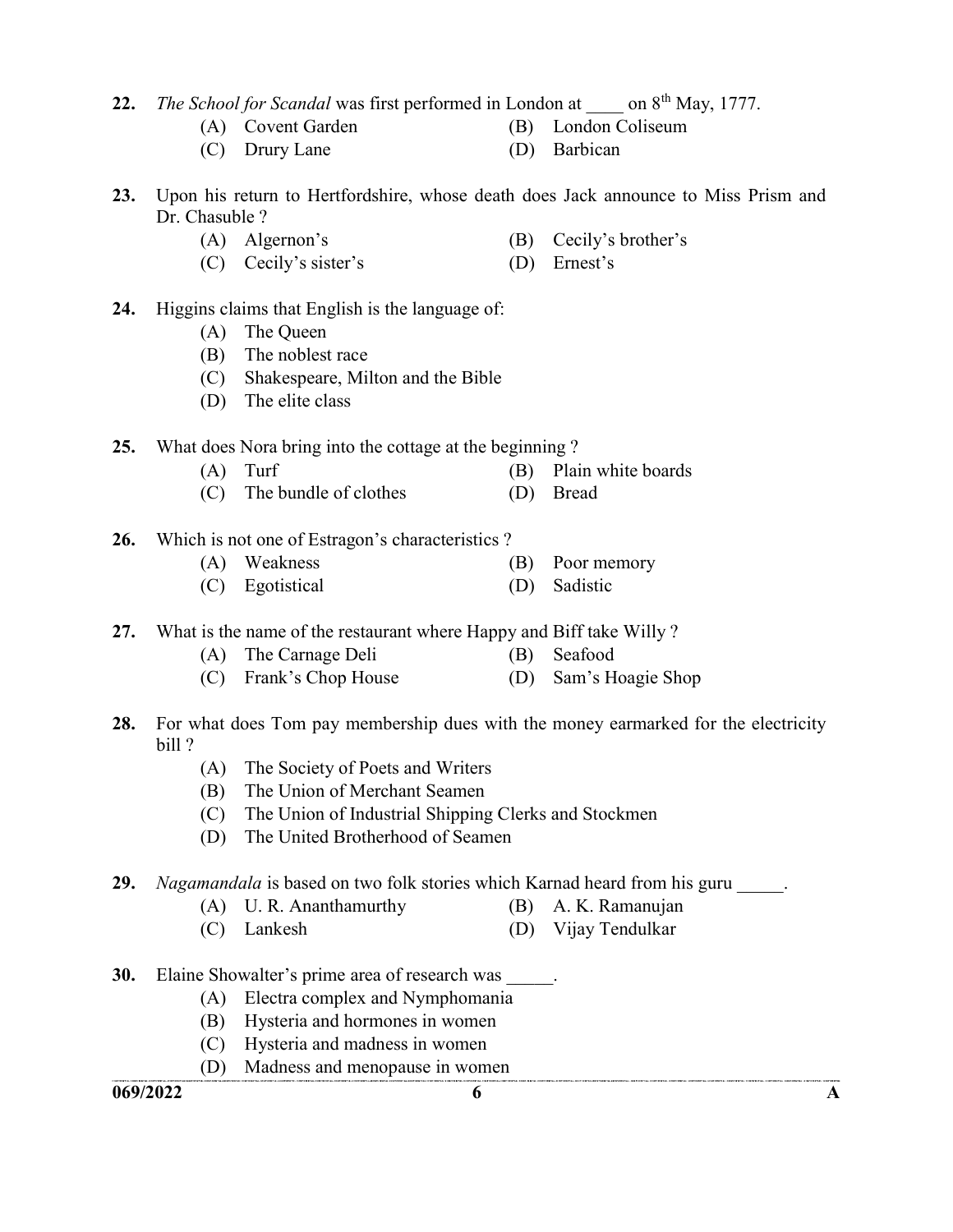- 31. According to Bharata, rasa is the result of Vibhava, Anubhava and Vyabicharibhava combining to form  $\blacksquare$ .
	- (A) Karunabhava (B) Shringarabhava
	- (C) Sthayibhava (D) Vibhatsabhava

32. Where does most of the action in the novel *The Bluest Eye* take place?

- (A) Princeton, Kentucky (B) Macon, Georgia
- (C) Crossville, Tennessee (D) Lorain, Ohio

#### 33. What do Baby Kochamma and Kochu Maria have in common ?

- (A) They both hate the twins
- (B) They both live sedentary lives and watch television
- (C) They have both stolen jewels from the family safe
- (D) They are both Mammachi's daughters

34. By profession, the protagonist of *Roots and Shadows*, Indu, is a/an

- (A) Doctor (B) Advocate
- (C) Journalist (D) Teacher

35. Who is Santiago's hero ?

- (A) Fidel Castro (B) Dick Sisler
- (C) Harry Truman (D) Joe DiMaggio

**36.** With whom does Napoleon play cards at the end of the novel *Animal Farm*?

- (A) Mr. Frederick (B) Mr. Pilkington
	- (C) Mr. Jones (D) Mr. Wiltshire

37. What is the name of the village near *Wuthering Heights* ?

- (A) Loch (B) Gimmerton
- (C) Heatherton (D) Purvey

38. Forester says that when the love ends, starts.

(A) Fight (B) Hate (C) Tolerance (D) Care

39. The essay "On the Rule of the Road" by A. G. Gardiner is taken from the anthology

- $\mathcal{L}_\text{max}$  (A) Pebbles on the Shore (B) Leaves in the Wind (C) Windfalls (D) Pillars of Society
- A  $\overline{7}$  069/2022 40. "The Trumpet Club" was published in . (A) February 9 (1710) (B) February 10 (1711) (C) February 11(1710) (D) February 11 (1711)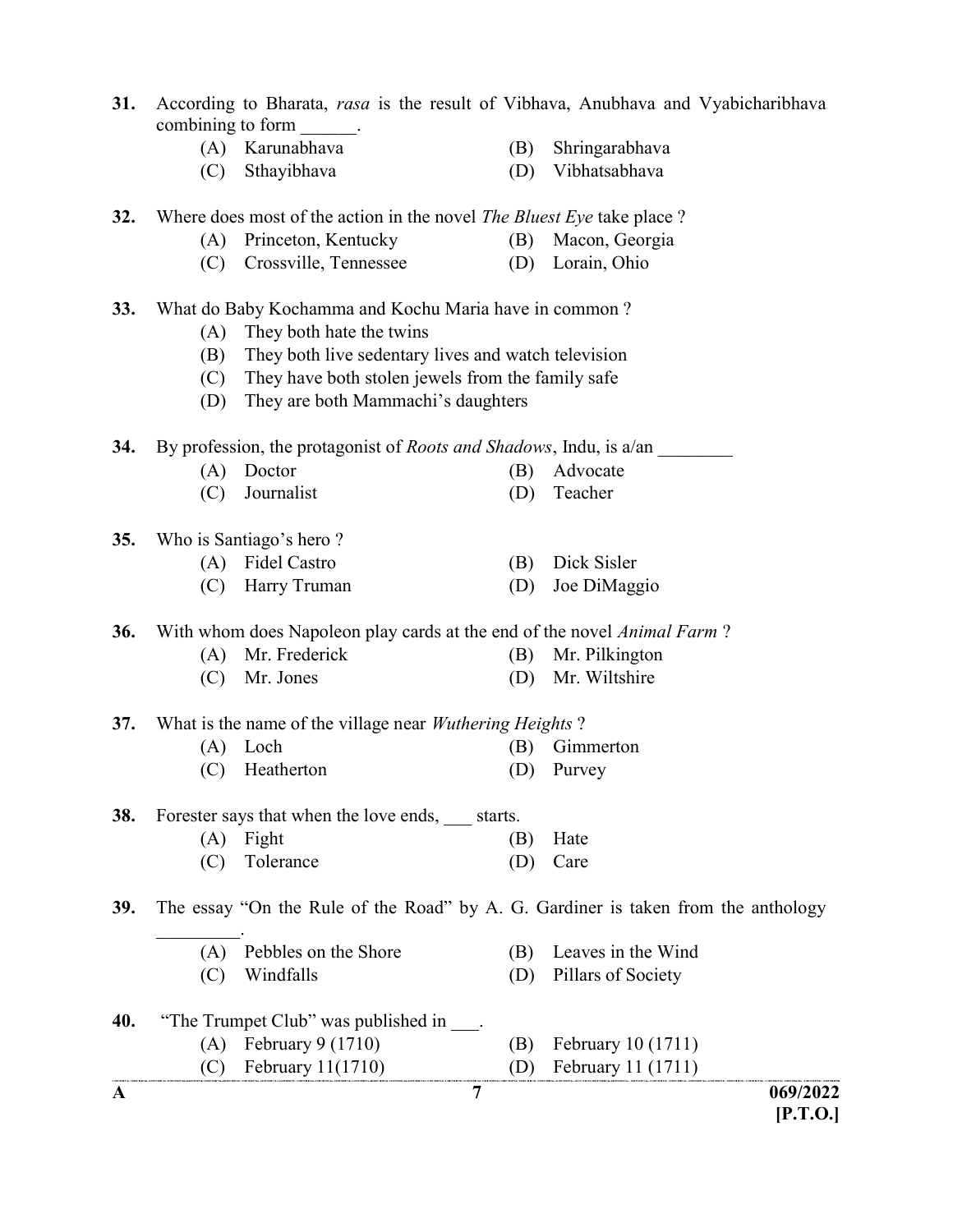|     | 41. Bacon says that to spend too much of time for studies is |                                                                            |     |                                                                                      |  |
|-----|--------------------------------------------------------------|----------------------------------------------------------------------------|-----|--------------------------------------------------------------------------------------|--|
|     | (A)                                                          | Affectation                                                                | (B) | Affection                                                                            |  |
|     | (C)                                                          | Sloth                                                                      | (D) | Studious                                                                             |  |
| 42. |                                                              | What is 'Yirrakalas' ?                                                     |     |                                                                                      |  |
|     | (A)                                                          | Australian reptile                                                         | (B) | Australian tribe                                                                     |  |
|     | (C)                                                          | Australian ritual                                                          | (D) | Australian language                                                                  |  |
| 43. |                                                              | The poem "Africa" is                                                       |     |                                                                                      |  |
|     |                                                              | $(A)$ An ode                                                               | (B) | A dramatic monologue                                                                 |  |
|     |                                                              | $(C)$ A sonnet                                                             | (D) | An elegy                                                                             |  |
| 44. |                                                              |                                                                            |     | The most important literary device employed in the poem "This is a Photograph of Me" |  |
|     |                                                              | (A) Personification                                                        | (B) | Hyperbole                                                                            |  |
|     |                                                              | (C) Enjambment                                                             | (D) | Synecdoche                                                                           |  |
| 45. |                                                              | The sills in the "House of a Thousand Doors" are cut in                    |     |                                                                                      |  |
|     | (A)                                                          | Iron                                                                       | (B) | Wood                                                                                 |  |
|     | (C)                                                          | <b>Bronze</b>                                                              | (D) | Red Earth                                                                            |  |
| 46. | geography of $\_\_\$ .                                       |                                                                            |     | Some of the idioms of the poem "Telephone Conversation" point out the general        |  |
|     |                                                              | $(A)$ Mosco                                                                | (B) | Washington                                                                           |  |
|     |                                                              | (C) London                                                                 | (D) | Paris                                                                                |  |
| 47. |                                                              | How many stanzas does the poem "Because I Could Not Stop for Death" have ? |     |                                                                                      |  |
|     | $(A)$ 5                                                      |                                                                            | (B) | 6                                                                                    |  |
|     | (C)                                                          | 7                                                                          | (D) | 8                                                                                    |  |
| 48. |                                                              | How many speakers are there in the poem "Home Burial"?                     |     |                                                                                      |  |
|     | (A)                                                          | $\perp$                                                                    | (B) | 2                                                                                    |  |
|     | (C)                                                          | $\overline{3}$                                                             | (D) | $\overline{4}$                                                                       |  |
| 49. |                                                              | When was the poem "Obituary" published ?                                   |     |                                                                                      |  |
|     | (A)                                                          | 1970                                                                       | (B) | 1971                                                                                 |  |
|     | (C)                                                          | 1972                                                                       | (D) | 1973                                                                                 |  |
| 50. |                                                              | In which collection was "Night of the Scorpion" published?                 |     |                                                                                      |  |
|     | (A)                                                          | The Unfinished Man                                                         | (B) | The Exact Name                                                                       |  |
|     | (C)                                                          | The Time to Change                                                         | (D) | Hymns in Darkness                                                                    |  |
|     | 069/2022                                                     |                                                                            | 8   |                                                                                      |  |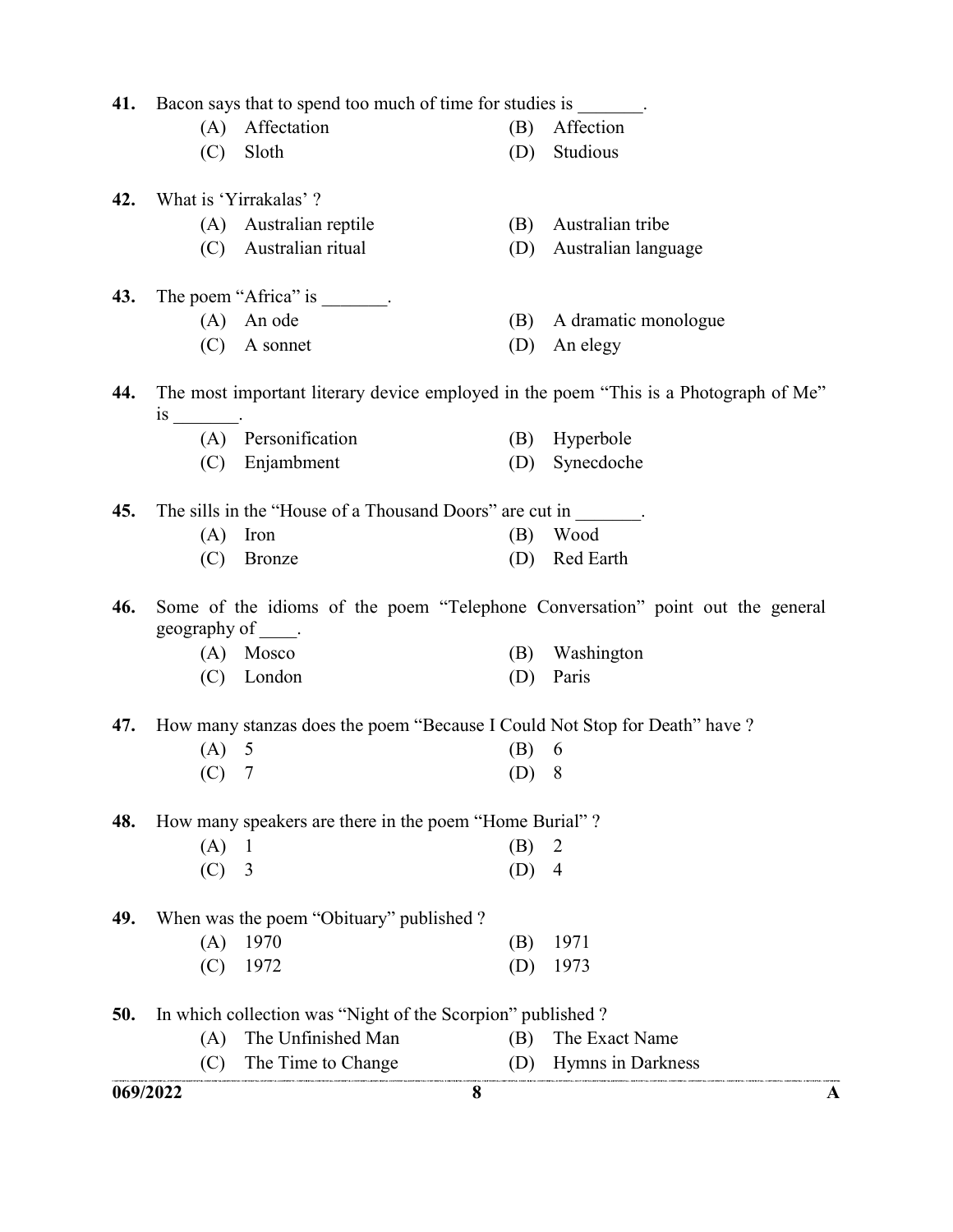| 51. |            | In the poem "Where the Mind is Without Fear" reason is compared to a                                                |     |                                                                                                                    |
|-----|------------|---------------------------------------------------------------------------------------------------------------------|-----|--------------------------------------------------------------------------------------------------------------------|
|     | (A)        | Clear stream                                                                                                        | (B) | Clear cascade                                                                                                      |
|     |            | (C) Heavenly shower                                                                                                 |     | (D) Lake                                                                                                           |
| 52. |            | The poem "Daddy" was written on October 12,                                                                         |     |                                                                                                                    |
|     |            | $(A)$ 1961                                                                                                          | (B) | 1962                                                                                                               |
|     | (C)        | 1963                                                                                                                | (D) | 1964                                                                                                               |
| 53. |            | The poem, 'A Prayer for My Daughter' by Yeats is addressed to , his daughter.                                       |     |                                                                                                                    |
|     | (A)        | Anne                                                                                                                | (B) | Jenny                                                                                                              |
|     | (C)        | Laura                                                                                                               | (D) | Amanda                                                                                                             |
| 54. | functions. |                                                                                                                     |     | According to Bertrand Russel, _____ is essential to the proper fulfilment of the teacher's                         |
|     |            | (A) Advance education                                                                                               | (B) | Knowledge                                                                                                          |
|     |            | (C) Intellectual independence                                                                                       | (D) | Critical acumen                                                                                                    |
| 55. | our own .  |                                                                                                                     |     | According to Dr. Radhakrishnan, the humanity is important because, it teaches us about                             |
|     | (A)        | Secrets                                                                                                             | (B) | Nature                                                                                                             |
|     | (C)        | Intricacies                                                                                                         | (D) | Self                                                                                                               |
| 56. |            | is the turning point of incidents.                                                                                  |     |                                                                                                                    |
|     |            | (A) Peripeteia                                                                                                      | (B) | Catastrophe                                                                                                        |
|     | (C)        | Hubris                                                                                                              | (D) | Denouement                                                                                                         |
| 57. |            | According to Wordsworth, _____ is not essential to poetry.                                                          |     |                                                                                                                    |
|     |            | (A) Talent                                                                                                          | (B) | Metre                                                                                                              |
|     | (C)        | Rhyme                                                                                                               | (D) | Imagination                                                                                                        |
| 58. |            | The Touchstone method is a modified method of                                                                       |     |                                                                                                                    |
|     |            | (A) Coleridge                                                                                                       | (B) | Addison                                                                                                            |
|     | (C)        | Steele                                                                                                              | (D) | Richard                                                                                                            |
| 59. | Talent"?   |                                                                                                                     |     | Which cantos of Dante's Inferno are referred to in the essay "Tradition and the Individual                         |
|     | (A)        | Canto IX and XV                                                                                                     | (B) | Canto X and XX                                                                                                     |
|     | (C)        | Canto XV and XVI                                                                                                    | (D) | Canto XX and XVI                                                                                                   |
| 60. |            | Ode to a Skylark consists of _________ stanzas.                                                                     |     |                                                                                                                    |
|     | $(A)$ 19   |                                                                                                                     | (B) | 20                                                                                                                 |
|     | $(C)$ 21   | .<br>Na amitinya, obertinya kentini ya kwetinya, mekenya bokotana kwekini ya bintinga mendewa mwatana komenta kwemb | (D) | 22<br>.<br>Kanta zemiantul kaj konsula entremas obvodatul antonomu kononcaj su konsula (koncerta obvodata). Kontaŭ |
| A   |            |                                                                                                                     | 9   | 069/2022<br>[P.T.O.]                                                                                               |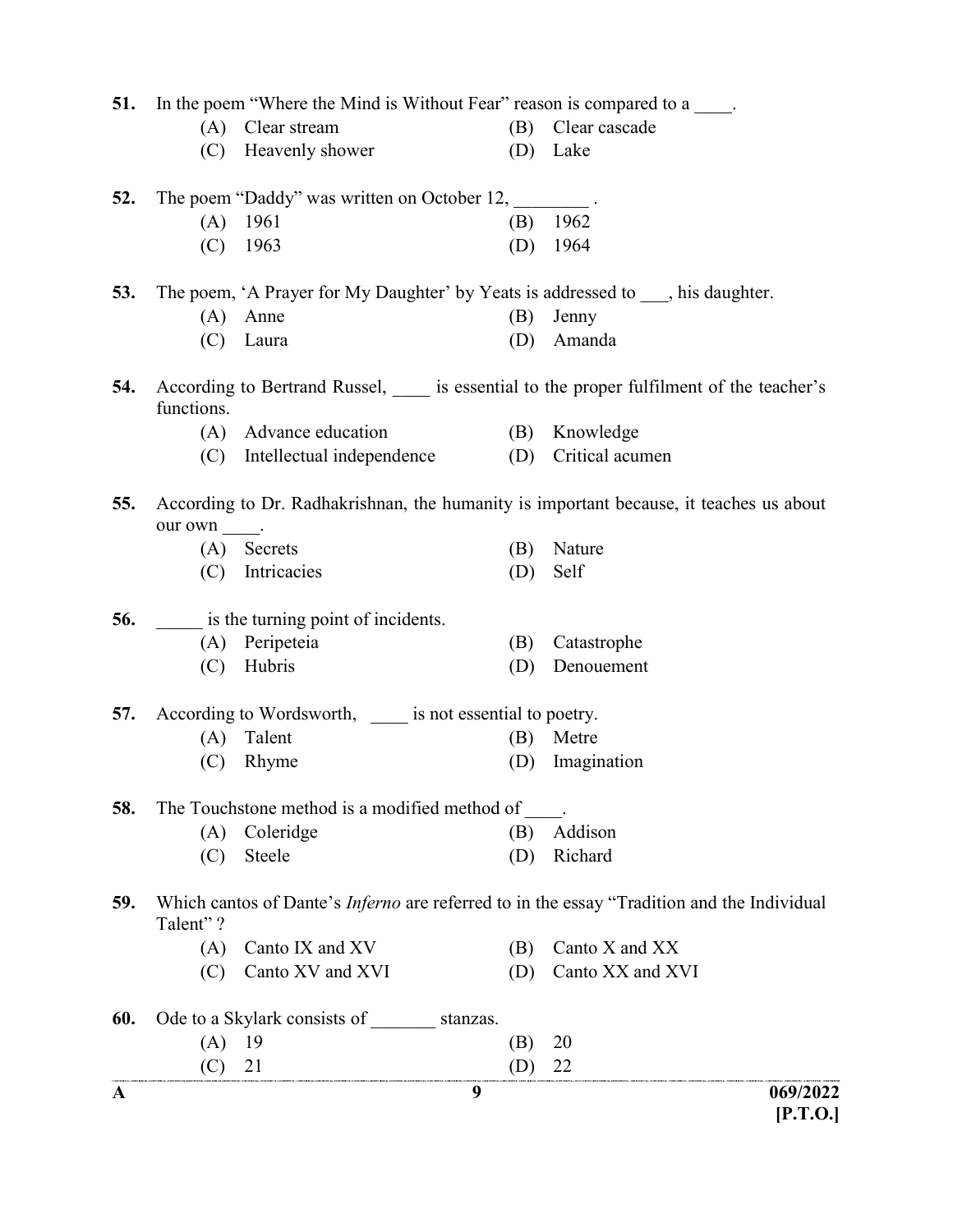| 069/2022 |                                                                                                                                                                                     |                                                                                                    | 10         | A                                                                                     |  |  |
|----------|-------------------------------------------------------------------------------------------------------------------------------------------------------------------------------------|----------------------------------------------------------------------------------------------------|------------|---------------------------------------------------------------------------------------|--|--|
|          |                                                                                                                                                                                     |                                                                                                    |            |                                                                                       |  |  |
|          | (C)                                                                                                                                                                                 | <b>RQSP</b><br>(A)<br><b>RPSQ</b>                                                                  | (B)<br>(D) | <b>RQPS</b><br><b>RSPQ</b>                                                            |  |  |
|          |                                                                                                                                                                                     | through creative work and experimental learning                                                    |            |                                                                                       |  |  |
|          | S.                                                                                                                                                                                  | a good teacher will take the child away                                                            |            |                                                                                       |  |  |
|          | Q.<br>R.                                                                                                                                                                            | for aesthetic appreciation of nature                                                               |            |                                                                                       |  |  |
|          | P.                                                                                                                                                                                  | from hate to a realm of love and peace                                                             |            |                                                                                       |  |  |
| 68.      |                                                                                                                                                                                     | Produce the correct sentence :                                                                     |            |                                                                                       |  |  |
|          | (D)                                                                                                                                                                                 |                                                                                                    |            | He killed the sparrow which was eating some crumbs with a gun.                        |  |  |
|          |                                                                                                                                                                                     | room at 4 o'clock.                                                                                 |            |                                                                                       |  |  |
|          |                                                                                                                                                                                     | There will be a meeting of all boys who play cricket and football in the long<br>(C)               |            |                                                                                       |  |  |
|          | (B)                                                                                                                                                                                 |                                                                                                    |            | He visited the battlefield where Napoleon was defeated in his holidays.               |  |  |
|          |                                                                                                                                                                                     | (A) I like the little pedlar who has a crooked nose.                                               |            |                                                                                       |  |  |
| 67.      |                                                                                                                                                                                     | Which of the following sentences follows the right word order?                                     |            |                                                                                       |  |  |
|          | (C)                                                                                                                                                                                 | Fatal                                                                                              | (D)        | Fatidic                                                                               |  |  |
|          | (A)                                                                                                                                                                                 | Fateful                                                                                            | (B)        | Feasible                                                                              |  |  |
|          |                                                                                                                                                                                     | Ritu made the error of asking for more.                                                            |            |                                                                                       |  |  |
| 66.      |                                                                                                                                                                                     | Pick out the right word from the given words to fill in the blanks :                               |            |                                                                                       |  |  |
|          |                                                                                                                                                                                     |                                                                                                    |            |                                                                                       |  |  |
|          | (C)                                                                                                                                                                                 | Occultist                                                                                          | (D)        | Oculist                                                                               |  |  |
|          |                                                                                                                                                                                     | Optometrist<br>(A)                                                                                 | (B)        | Optician                                                                              |  |  |
|          |                                                                                                                                                                                     |                                                                                                    |            | "a qualified medical doctor who specialises in the treatment of diseases of the eye". |  |  |
| 65.      |                                                                                                                                                                                     | Out of the given alternatives, choose the one which means –                                        |            |                                                                                       |  |  |
|          | (C)                                                                                                                                                                                 | Soggy                                                                                              | (D)        | Marshy                                                                                |  |  |
|          |                                                                                                                                                                                     | (A)<br>Saturated                                                                                   | (B)        | Arid                                                                                  |  |  |
|          |                                                                                                                                                                                     | 'sodden'.                                                                                          |            |                                                                                       |  |  |
| 64.      |                                                                                                                                                                                     |                                                                                                    |            | Choose the most effective word that is nearly opposite in meaning to the word         |  |  |
|          |                                                                                                                                                                                     |                                                                                                    |            |                                                                                       |  |  |
|          | (C)                                                                                                                                                                                 | Benign                                                                                             | (D)        | Benumbed                                                                              |  |  |
|          |                                                                                                                                                                                     | (A) Malevolent                                                                                     | (B)        | Benighted                                                                             |  |  |
|          |                                                                                                                                                                                     | 'benevolent'.                                                                                      |            |                                                                                       |  |  |
| 63.      |                                                                                                                                                                                     | Choose the most effective word that is nearly same in meaning to the word                          |            |                                                                                       |  |  |
|          | (C)                                                                                                                                                                                 | Immanent                                                                                           | (D)        | Endemic                                                                               |  |  |
|          | (A)                                                                                                                                                                                 | Eminent                                                                                            | (B)        | Imminent                                                                              |  |  |
| 62.      |                                                                                                                                                                                     | Which of the following words means 'about to happen, threatening'?                                 |            |                                                                                       |  |  |
|          |                                                                                                                                                                                     |                                                                                                    |            |                                                                                       |  |  |
|          |                                                                                                                                                                                     | It's raining, $\frac{\text{So we're not going out.}}{(B)}$ / We'd get wet \ if we went out.<br>(A) |            |                                                                                       |  |  |
|          |                                                                                                                                                                                     |                                                                                                    |            |                                                                                       |  |  |
|          | Read the sentence to find if there is any grammatical error in it. If there is any error, it<br>will be only in one part of the sentence. The alphabet of that part is your answer. |                                                                                                    |            |                                                                                       |  |  |
| 61.      |                                                                                                                                                                                     |                                                                                                    |            |                                                                                       |  |  |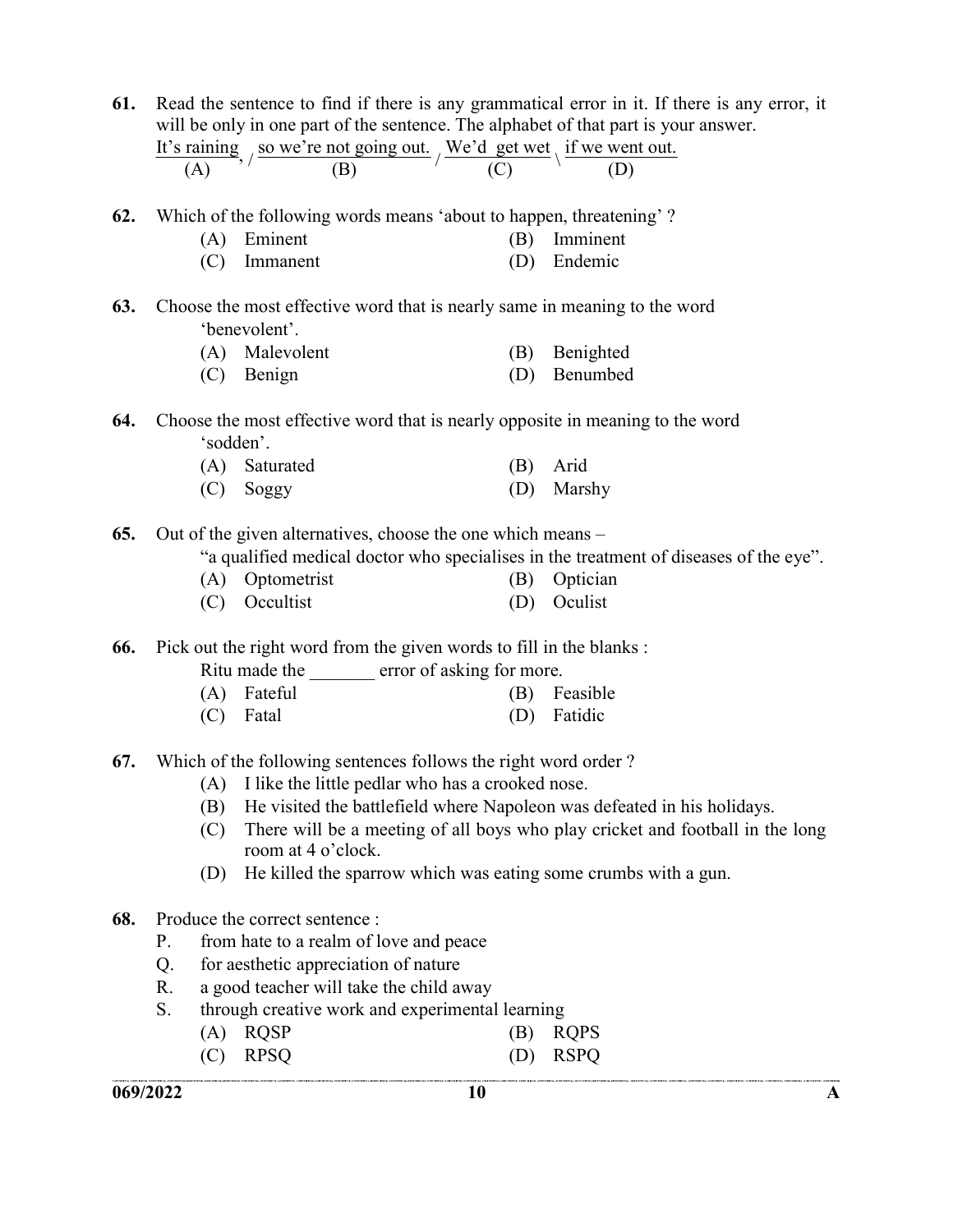| 69. | Choose the exact meaning of the idiom 'to make stock of'.    |                                                                                         |     |                                                                                        |  |  |
|-----|--------------------------------------------------------------|-----------------------------------------------------------------------------------------|-----|----------------------------------------------------------------------------------------|--|--|
|     | (A)                                                          | to feel one's courage revive (B) to be scrupulous about                                 |     |                                                                                        |  |  |
|     | (C)                                                          | to prevent                                                                              |     | (D) to draw profit from                                                                |  |  |
| 70. |                                                              | Complete the following sentence by filling in 'a' or 'an' or 'the' as may be suitable : |     |                                                                                        |  |  |
|     | Sarang stays in ___________bed till nine every morning.      |                                                                                         |     |                                                                                        |  |  |
|     | (A)                                                          | $\rm{a}$                                                                                | (B) | an                                                                                     |  |  |
|     | (C)                                                          | the                                                                                     | (D) | No article                                                                             |  |  |
| 71. |                                                              | Fill in the blank with an appropriate preposition :                                     |     |                                                                                        |  |  |
|     |                                                              | Salini boasted her accomplishments.                                                     |     |                                                                                        |  |  |
|     | (A)                                                          | off                                                                                     | (B) | about                                                                                  |  |  |
|     | (C)                                                          | of                                                                                      | (D) | on                                                                                     |  |  |
| 72. |                                                              | Point out the noun clause in the sentence                                               |     |                                                                                        |  |  |
|     |                                                              | 'That Kathryn will succeed is certain':                                                 |     |                                                                                        |  |  |
|     |                                                              | $(A)$ is certain                                                                        | (B) | That Kathryn will succeed                                                              |  |  |
|     | (C)                                                          | Kathryn                                                                                 | (D) | certain                                                                                |  |  |
| 73. |                                                              | Insert the correct tense of verbs in the following sentence :                           |     |                                                                                        |  |  |
|     | days.                                                        |                                                                                         |     | Joanne is/ has been in France at the moment. She is/ has been there for the last three |  |  |
|     | (A)                                                          | has been, has been                                                                      | (B) | has been, is                                                                           |  |  |
|     | (C)                                                          | is, has been                                                                            | (D) | is, is                                                                                 |  |  |
| 74. |                                                              | Choose the most appropriate phrasal verb :                                              |     |                                                                                        |  |  |
|     |                                                              | Rose is always busy, she is always ______.                                              |     |                                                                                        |  |  |
|     |                                                              | $(A)$ by the run                                                                        | (B) | on the run                                                                             |  |  |
|     |                                                              | (C) running over                                                                        | (D) | running down                                                                           |  |  |
| 75. | Fill in the blank with appropriate conjunction :             |                                                                                         |     |                                                                                        |  |  |
|     |                                                              | Give me to drink, I shall die of thirst.                                                |     |                                                                                        |  |  |
|     | (A)                                                          | lest                                                                                    | (B) | yet                                                                                    |  |  |
|     | (C)                                                          | unless                                                                                  | (D) | else                                                                                   |  |  |
| 76. |                                                              | Turn the following into indirect speech :                                               |     |                                                                                        |  |  |
|     | The young sparrow said, "Mother, what is that queer object?" |                                                                                         |     |                                                                                        |  |  |
|     | (A)                                                          | The young sparrow said to its mother what that queer object is.                         |     |                                                                                        |  |  |
|     | (B)                                                          | The young sparrow asked its mother what that queer object was.                          |     |                                                                                        |  |  |
|     | (C)                                                          | The young sparrow asked whether the object was queer.                                   |     |                                                                                        |  |  |
|     | (D)                                                          | The young sparrow asks its mother what is that queer object.                            |     |                                                                                        |  |  |
| A   |                                                              | 11                                                                                      |     | 069/2022                                                                               |  |  |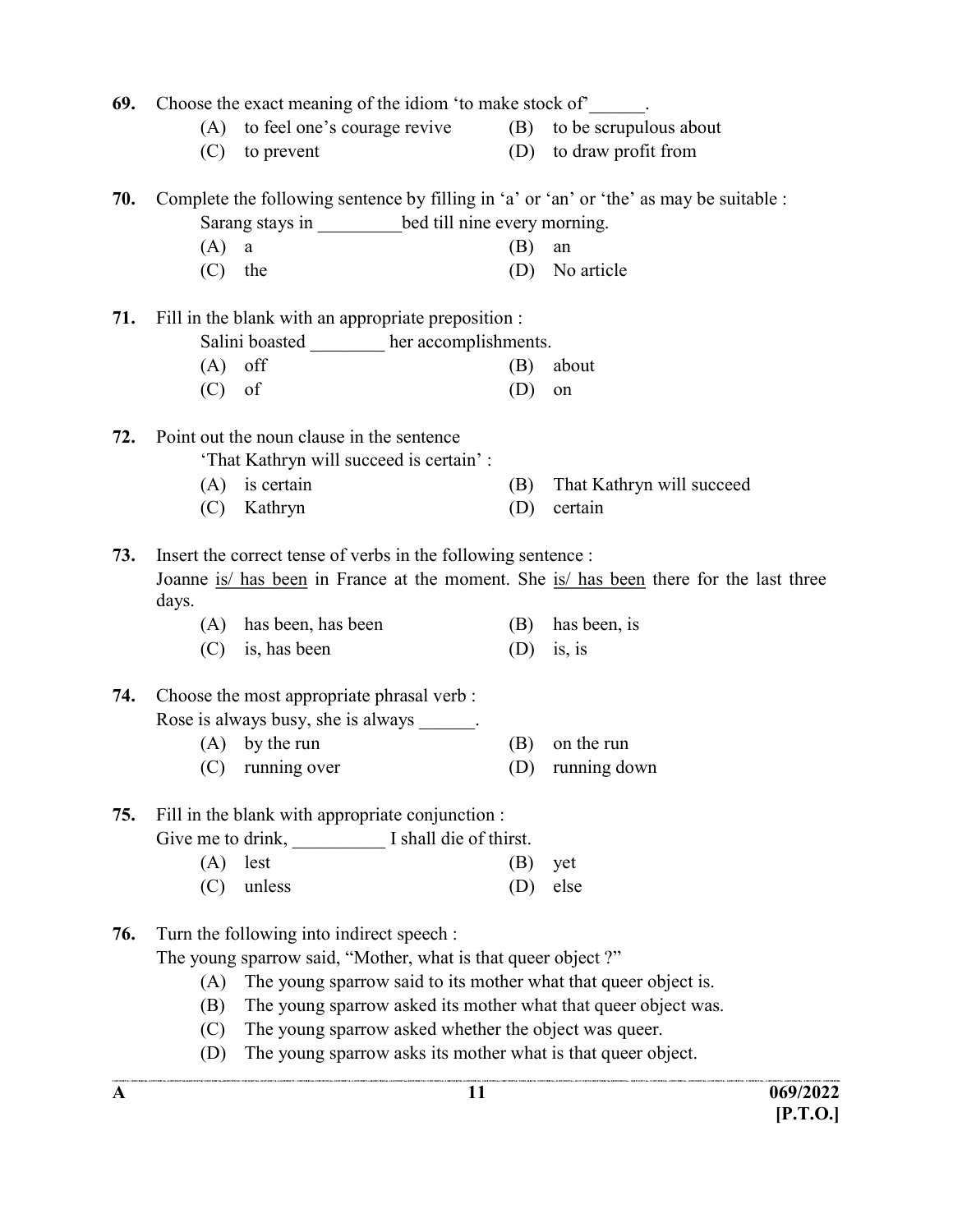- 77. Rewrite the following sentence so that the verbs will be in the Active Voice :
	- Rose was struck by his singular appearance.
	- (A) His singular appearance struck Rose.
	- (B) His singular appearance strikes Rose.
	- (C) His singular appearance has stricken Rose.
	- (D) His singular appearance is striking Rose.
- 78. Choose appropriate question tag for the sentence –

| 'Please open the window': |  |
|---------------------------|--|
|                           |  |

- (A) Shall we ? (B) Will you ?
- (C) Won't he ? (D) Do we ?
- 79. Change the following sentence into positive degree,

"It is easier to preach than to practice."

- (A) It is not so easy to practice as to preach.
- (B) Do you find easier to preach than to practice ?
- (C) To practise is not so good as to preach.
- (D) To preach is as good as to practice.
- 80. Which expression ensures the customer that he is satisfied with the solution the company/ brand has offered ?
	- (A) We are checking to see when the new stock will arrive.
	- (B) Right now, we were working on your item.
	- (C) I have an update for you regarding your purchase.
	- (D) I want to check if you have received the help you needed.
- 81. The phonetic transcription of the word, 'question' is  $\qquad \qquad$ 
	- $(A)$  kwast $\lim$
	- $(B)$  kwest $\int$ ən
	- $(C)$  qwest  $\ln$
	- (D) None of these

#### 82. Two letter graphemes are called \_\_\_\_\_\_\_\_.

- (A) Phonemes (B) Digraphs
- (C) Allomorphs (D) Dysgraphia

#### 83. What are the functional morphemes in the following sentence ?

"The old man sat on a chair and told them tales of woe".

- (A) the, on, a, and, them, of (B) old, man, chair, tales, woe
- (C) sat, told (D) old man, them
- 84. What is the basic lexical relation between the following pair of words ? table furniture
	- (A) Homophony (B) Hyponymy
	- (C) Antonyms (D) Synonymy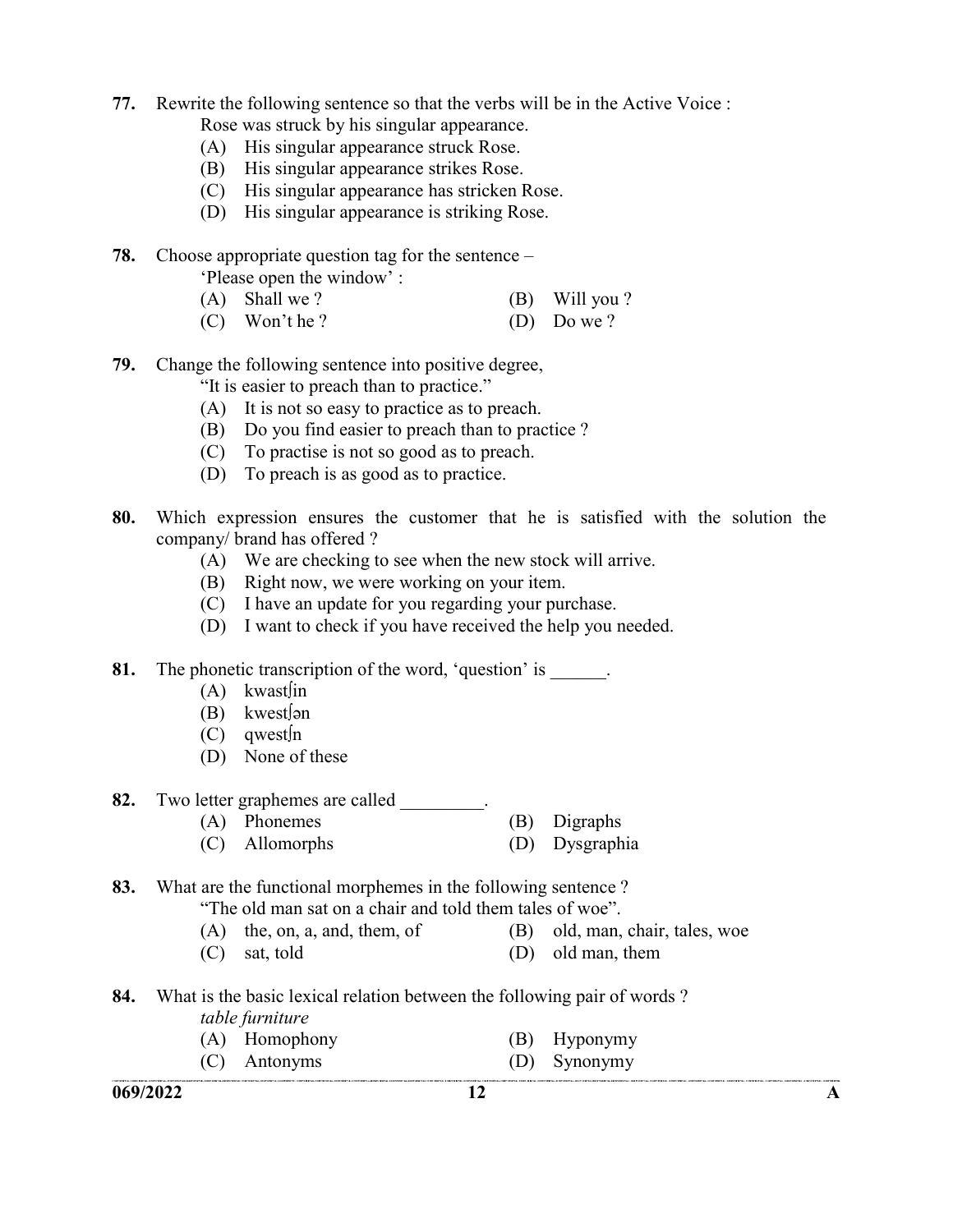- 85. Which of the following sentences describes polysemy in the best way ?
	- (A) The pen is mightier than the sword.
	- (B) Yes, I love those. I ate a whole box on Sunday.
	- (C) Computer chips are an important new technology.
	- (D) The bookstore has some new titles in linguistics.
- 86. A word of one type (usually a noun) is reduced to form another word of a different type (usually a verb) is called  $\qquad \qquad$ .
	- (A) Conversion (B) Backformation
	- (C) Blending (D) Derivation
- 87. How do you group the following languages into pairs which are closely related from a historical point of view: Romanian, Czech, Dutch, French, Gaelic, German, Russian, Welsh ?
	- (A) Romanian and French; Czech and Russian; Dutch and German; Gaelic and Welsh
	- (B) German and French; Romanian and Dutch; Czech and Gaelic; Russian and Welsh
	- (C) Russian and German; Welsh and French; Romanian and Gaelic; Czech and Dutch
	- (D) Czech and Russian; German and Romanian; Welsh and French; Gaelic and Dutch
- 88. The final sounds of 'laugh' and 'cough' and the initial sound of 'photo' are examples of

| (A) Dentals | (B) Alveo-palatals |
|-------------|--------------------|
| (C) Velars  | (D) Labiodentals   |

- 89. The terms related to titular rankings of the nobility like Duke, Marquis, Viscount, Baron are direct borrowings from  $\qquad$ .
	- (A) French (B) Latin (C) Greek (D) Scandinavia
- 90. Many of the common English words have two or more forms of pronunciation, one strong form and one or more weak forms. This phenomenon is termed as  $\qquad \qquad$ .
	- (A) Gradation (B) Transition
	- (C) Calibration (D) Syncopation
- 91. Which of the following aspects points to the direct method of teaching ?
	- (A) word is the teaching unit, not sentence
	- (B) mother tongue dominates, not the target language
	- (C) It makes direct bond between thought and expression
	- (D) It enriches the learner's vocabulary easily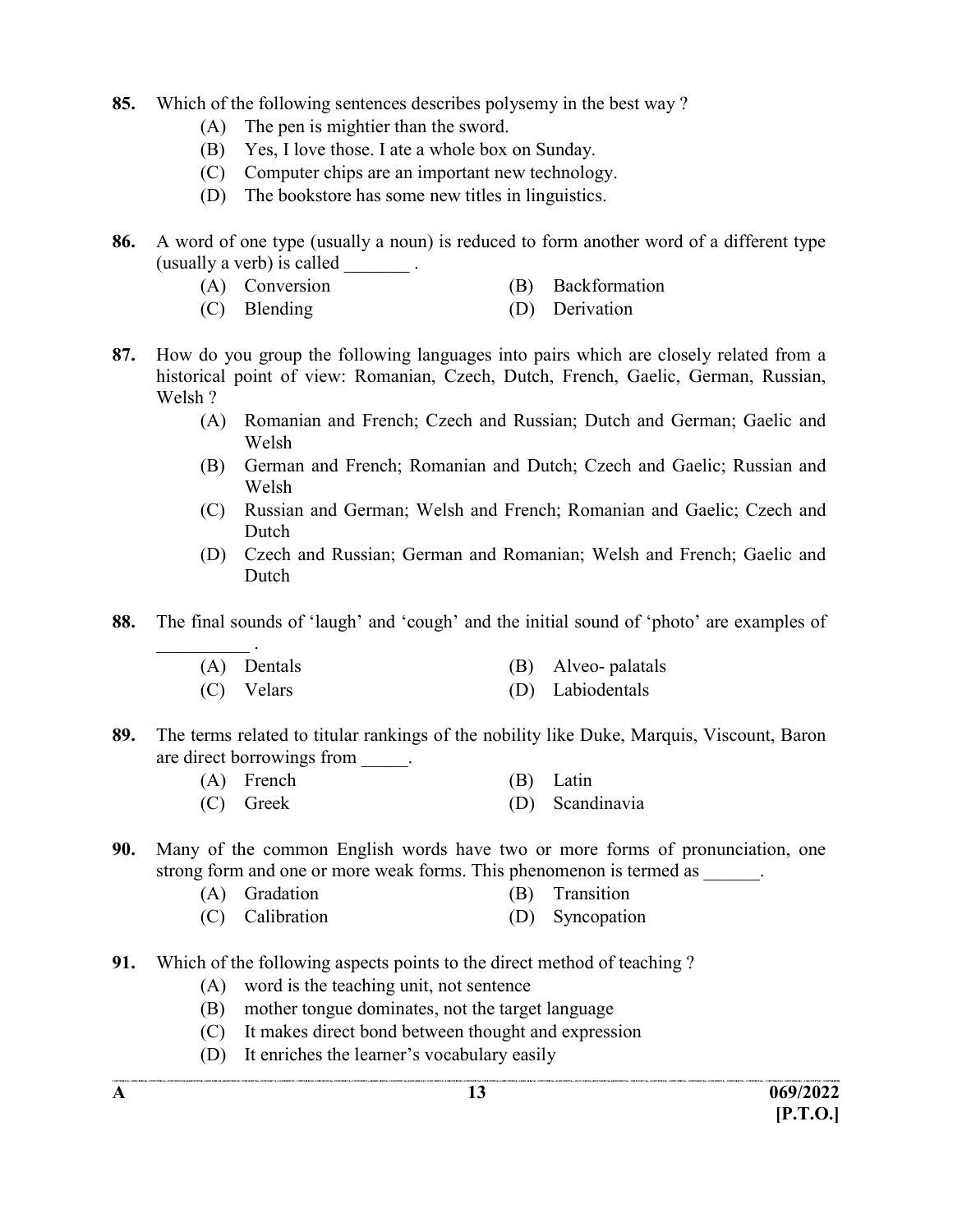- 92. Which method emphasises linguistic competence and performance ?
	-
	-
	- (A) Structural Approach (B) Communicative Approach
	- (C) Natural Approach (D) Grammar Translation Method
- 93. A console refers to
	- (A) Instructor's room in a language lab
	- (B) The control room of a language lab
	- (C) Intercom switch in a language lab
	- (D) Distribution switch in a language lab
- 94. Which of the following belongs to the category of Function words ?
	- (A) Prepositions (B) Personal pronouns
	- (C) Adjectives (D) Adverbial words

95. Which of the following words is a reciprocal pronoun ?

- (A) Which (B) Anyone
- (C) Ourselves (D) Each other
- 96. Which among the following is a Trisyllabic word ?
	- (A) available (B) economy
	- (C) impatient (D) measure
- 97. Fill in the blank with appropriate form of verb.
	- I (read) a novel when I heard a knock at the door.
	- (A) has been reading (B) had been reading
	- (C) have been read (D) have been reading
- 98. Which is the term introduced by Noam Chomsky to describe 'the actual use of language in concrete situations' ?
	- (A) Langue (B) Parole
	- (C) Performance (D) Competence
- 99. The refers to a set of sounds in which the articulation of each is strongly influenced by the following vowel sound.
	- (A) Approximants (B) Affricates
	- (C) Glottal (D) Fricatives
- 100. Who is the major exponent of the 'The Silent Way', one of the constituents of Humanistic Approaches to learning ?
	- (A) Georgi Lazamov (B) Caleb Gattegno
	-
- 
- (C) James Asher (D) Stephen Krashen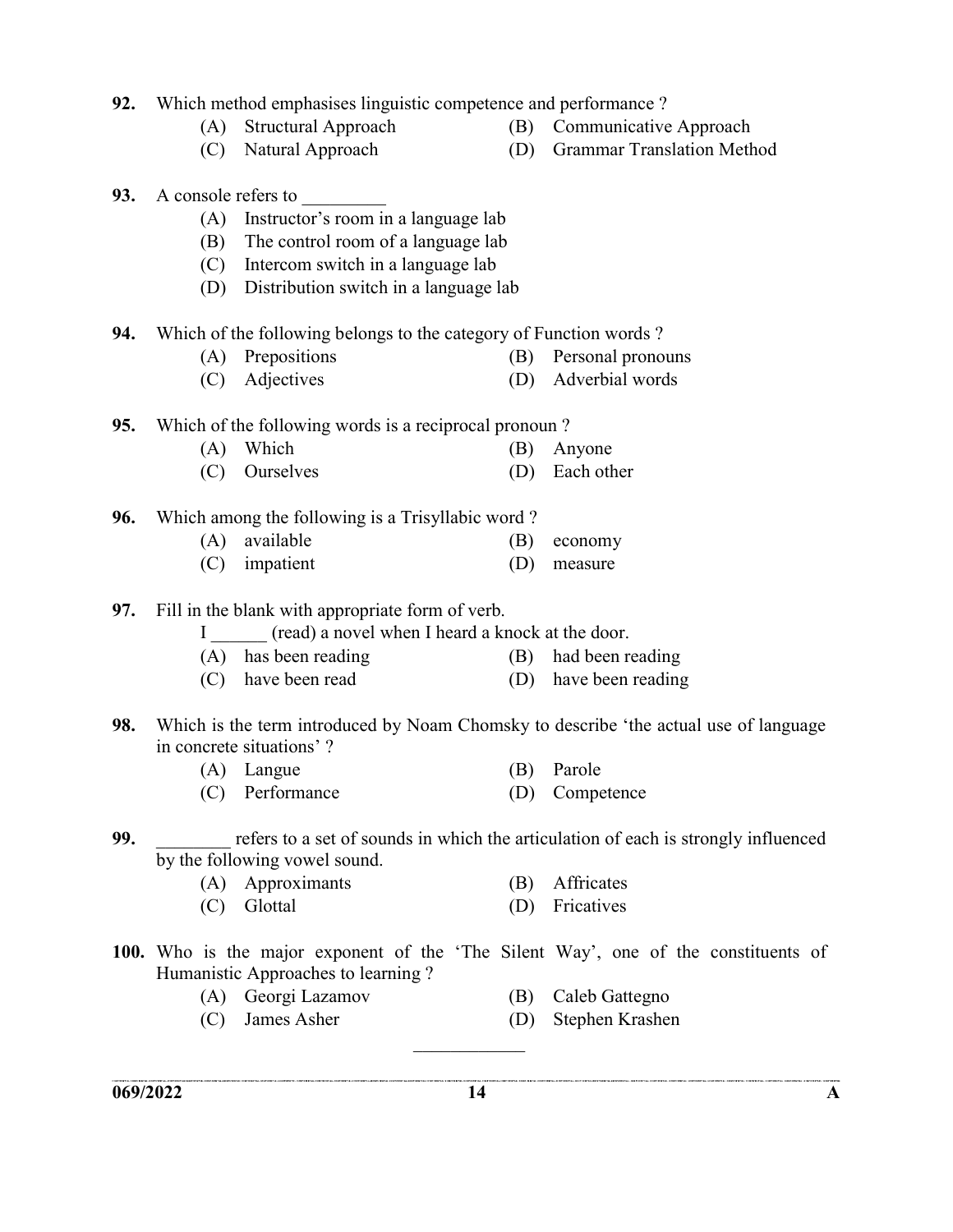#### SPACE FOR ROUGH WORK